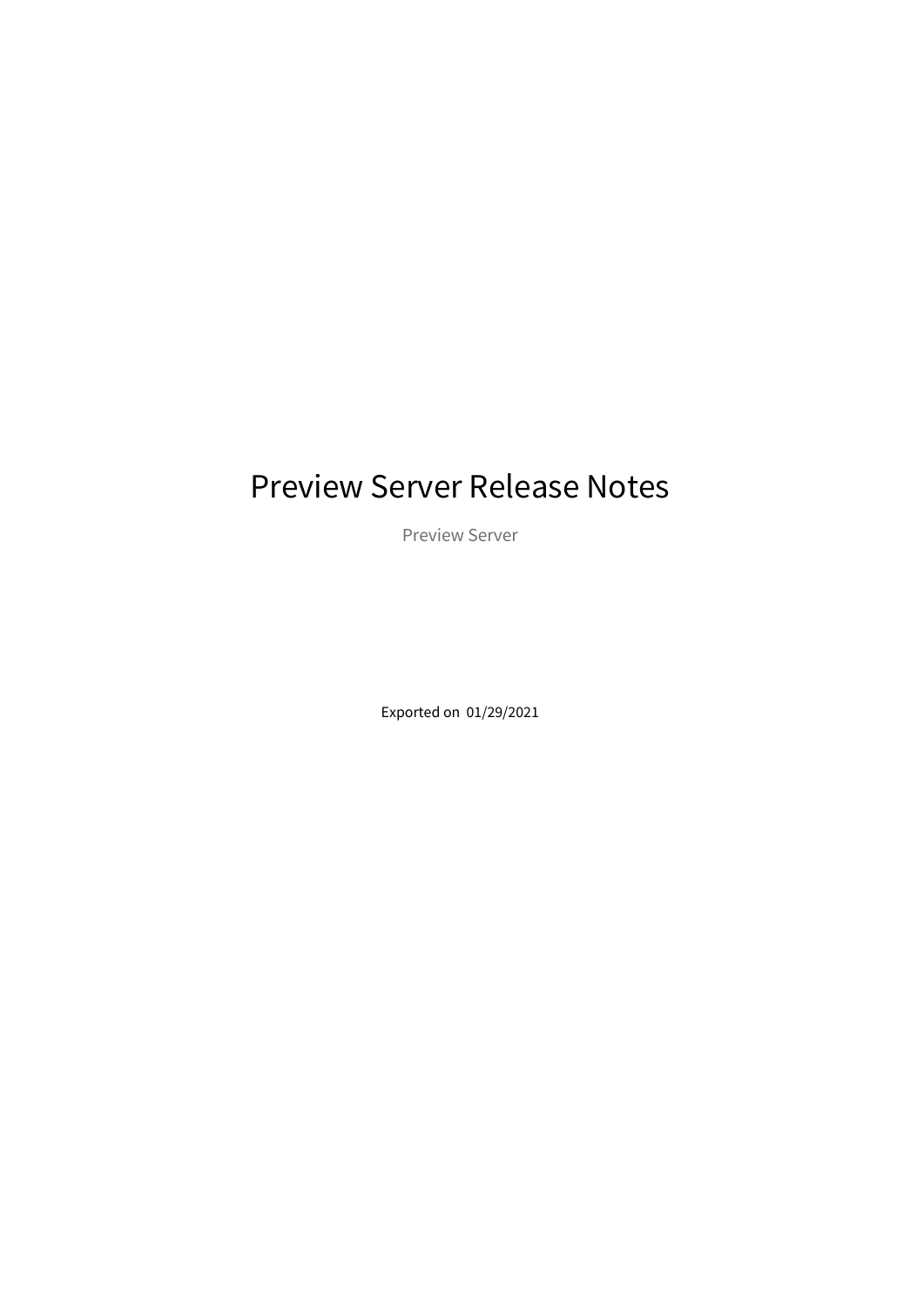## Table of Contents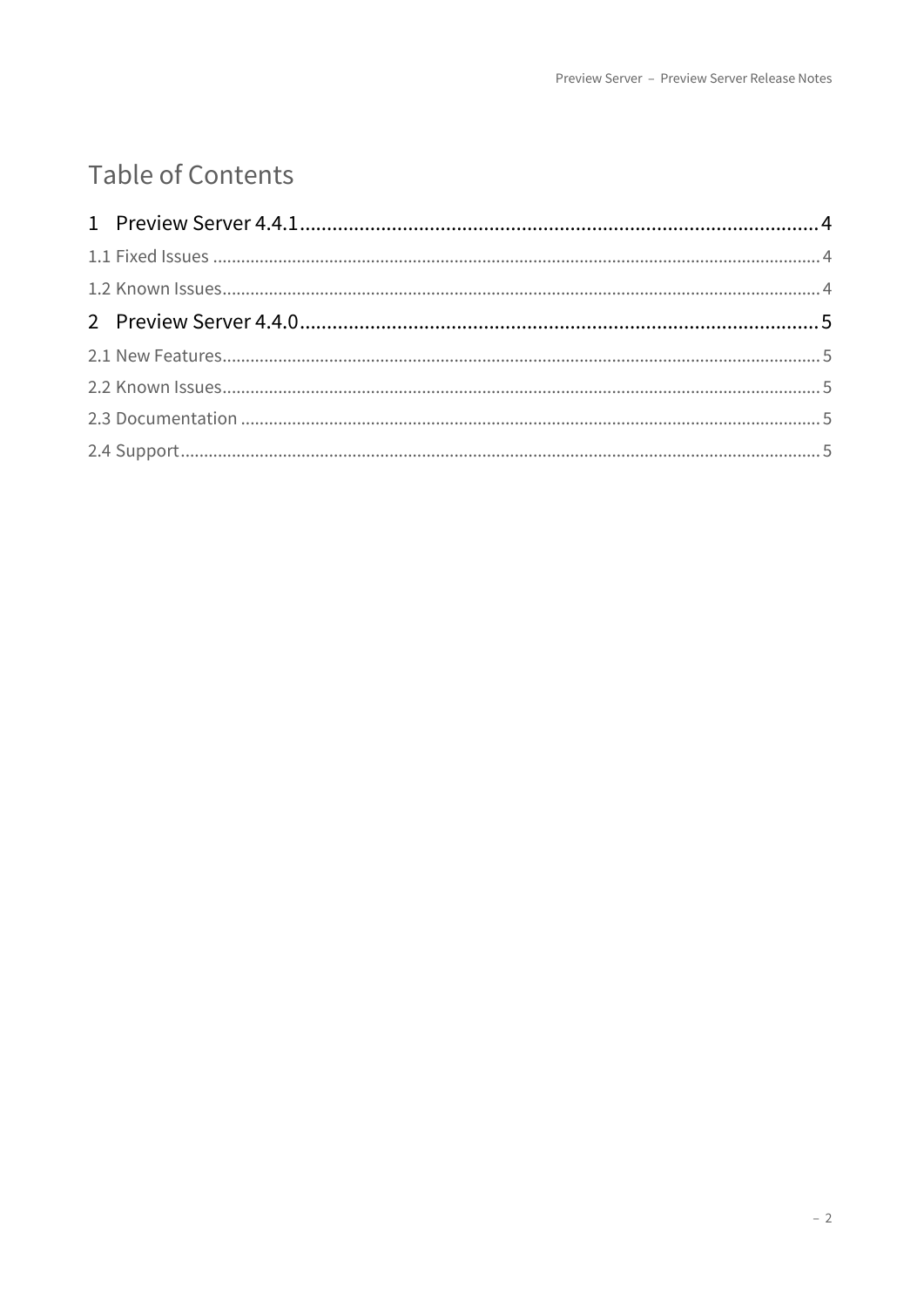- [Preview Server 4.4.1](#page-3-0)[\(see page 4\)](#page-3-0)
	- [Fixed Issues](#page-3-1)[\(see page 4\)](#page-3-1)
	- [Known Issues](#page-3-2)[\(see page 4\)](#page-3-2)
- [Preview Server 4.4.0](#page-4-0)[\(see page 5\)](#page-4-0)
	- [New Features](#page-4-1)[\(see page 5\)](#page-4-1)
	- [Known Issues](#page-4-2)[\(see page 5\)](#page-4-2)
	- [Documentation](#page-4-3)[\(see page 5\)](#page-4-3)
	- [Support](#page-4-4)[\(see page 5\)](#page-4-4)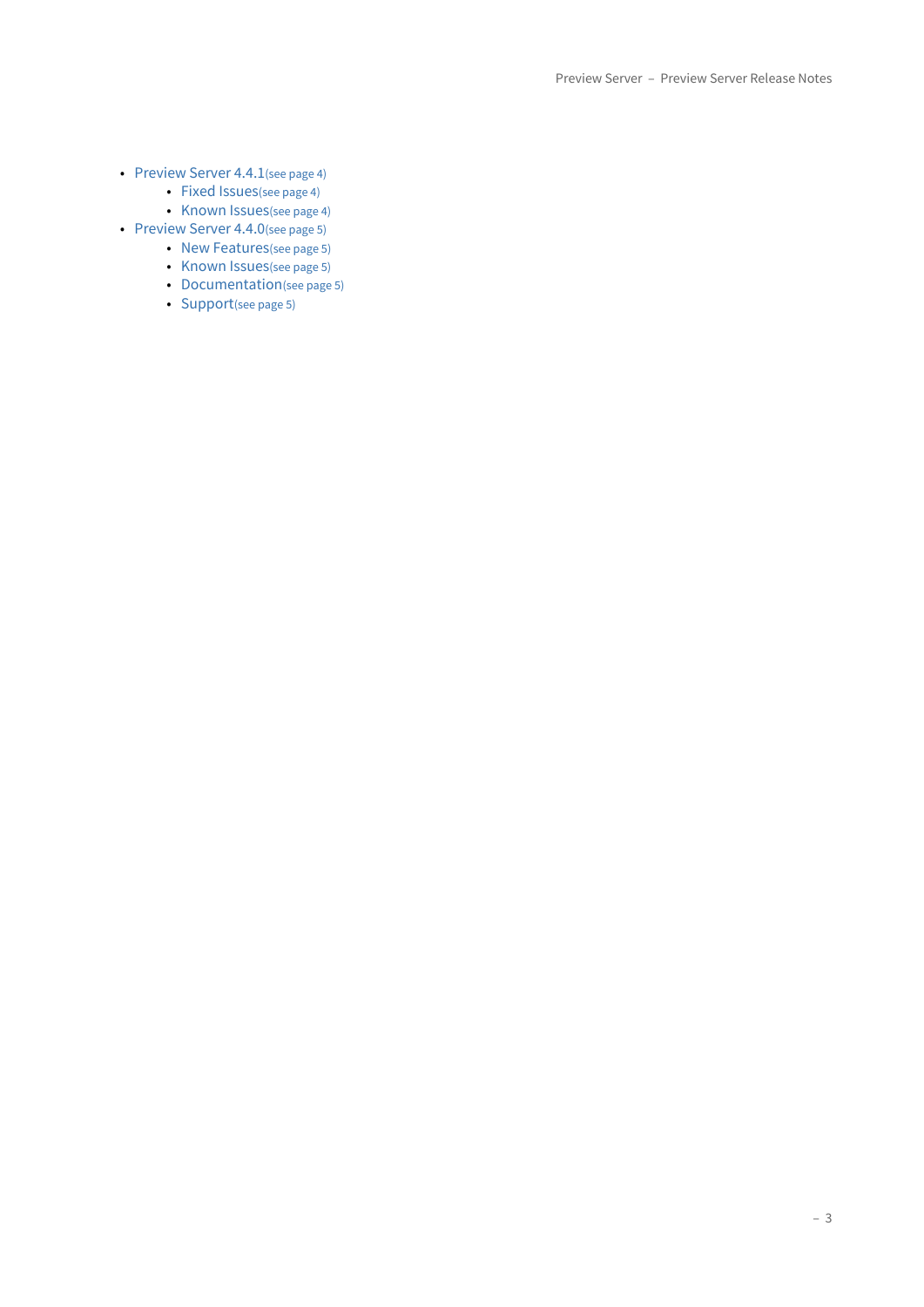### <span id="page-3-0"></span>1 Preview Server 4.4.1

#### **Release Date:** 2021-01-29

These are the release notes for Preview Server 4.4.1. This document describes the user-visible changes that have been made to the software since version 4.4.0.

### <span id="page-3-1"></span>1.1 Fixed Issues

- Handling of FieldRefs that references child fields (FS-460, PDS-500, PDS-504).
- HTTP error 400 returned when requesting a snapshot with only ignored layers (FS-446).

### <span id="page-3-2"></span>1.2 Known Issues

• No known issues.